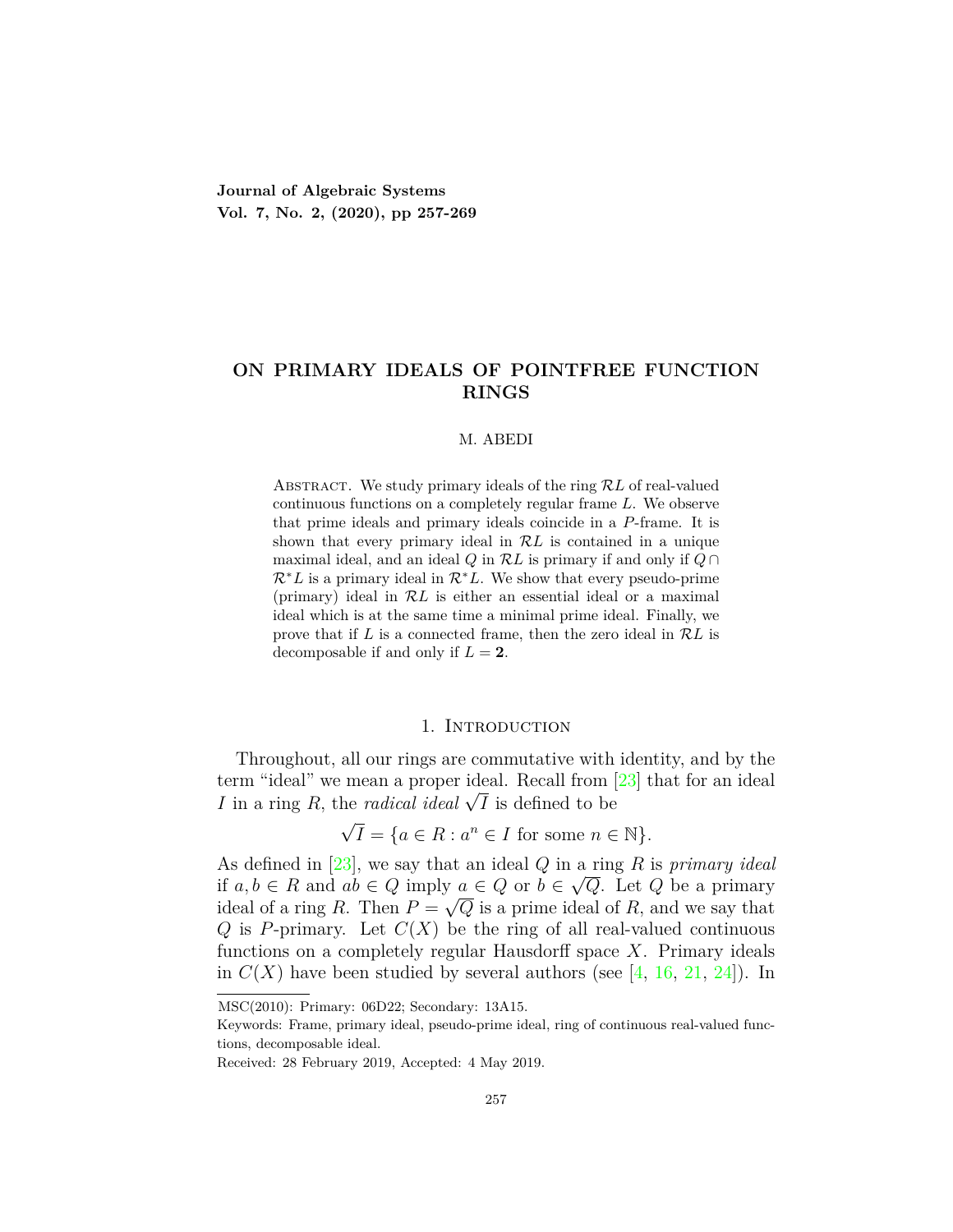#### 258 MOSTAFA ABEDI

[[1\]](#page-11-1), we begin the study of primary ideals in the ring  $\mathcal{R}L$ , and there, we investigate the relation between these ideals and *z*-ideals (*d*-ideals). For example, it is shown that the sum of a primary ideal and a *z*-ideal (a *d*-ideal) in *RL* which are not in a chain is a prime *z*-ideal (a prime *d*-ideal)

Denote by Max(*R*) the set of all maximal ideals of a ring *R*. Recall from [[22\]](#page-12-4) that an ideal *I* of a ring *R* is a *z*-ideal if whenever  $\mathfrak{M}(x) =$  $\mathfrak{M}(y)$  and  $x \in I$ , then  $y \in I$ . We not that for  $a \in R$ ,  $\mathfrak{M}(a) = \{M \in$  $Max(R): a \in M$ . In Proposition [3.4,](#page-4-0) we observe every *z*-ideal *I* of a ring *R* is prime if and only if it is primary. This enables us to see that if *L* is a *P*-frame, then every ideal in *RL* is prime if and only if it is primary (Corollary [3.5\)](#page-4-1). And also, the socle of *RL* is a primary ideal if and only if  $L = 2$  (Corollary [3.7\)](#page-4-2).

In [\[9,](#page-12-5) Proposition 5.4.], Dube has shown that every prime ideal in the ring *RL* is contained in a unique maximal ideal. We show the same fact for primary ideals and then it turns out that if *Q* is a primary ideal of  $\mathcal{R}L$ , then there is a unique point  $I \in \beta L$  such that  $\mathbf{O}^I \subseteq Q \subseteq \mathbf{M}^I$ .

In [[17](#page-12-6)], Gillman and Kohls have defined that an ideal *I* in a ring *R* is *pseudo-prime* if for  $a, b \in R$ ,  $ab = 0$  implies,  $a \in I$  or  $b \in I$ . They show  $pseudo-prime$  if for  $a, b \in R$ ,  $ab = 0$  implies,  $a \in I$  or  $b \in I$ . They show that an ideal *I* in the ring  $C(X)$  is pseudo-prime if and only if  $\sqrt{I}$  is prime. In Proposition [4.1](#page-6-0), we show that this fact is true in the ring *RL* and then it turns out that every primary ideal in *RL* is pseudo-prime because it is a well-known fact that the radical of a primary ideal is prime.

Azarpanah  $[3]$  $[3]$  $[3]$  has shown that every pseudo-prime ideal in  $C(X)$  is either an essential ideal or a maximal ideal which is at the same time a minimal prime ideal. In the paper [\[13\]](#page-12-7), Dube has proved that this fact is true for prime ideals in *RL*. In Theorem [4.5,](#page-8-0) we show that this fact is true for pseudo-prime ideals in *RL*, and also, it is true for primary ideals since they are pseudo-prime.

In the last section, we show that if *L* is a connected frame, then  $|L| > 2$  if and only if the zero ideal in  $\mathcal{R}L$  is not decomposable (see Theorem [5.1\)](#page-9-0).

## 2. Preliminaries

2.1. **Frames.** Our reference for frames is [\[20](#page-12-8)]. The bottom element and the top element of a frame *L* is denoted by  $\perp$  and  $\top$ , respectively. We denote the *completely below* relations by *≺≺*, and recall that a frame *L* is completely regular if each of its elements is the join of the elements completely below it. All frames considered in this paper are assumed to be completely regular. As usual, we denote by *βL* the Stone-Čech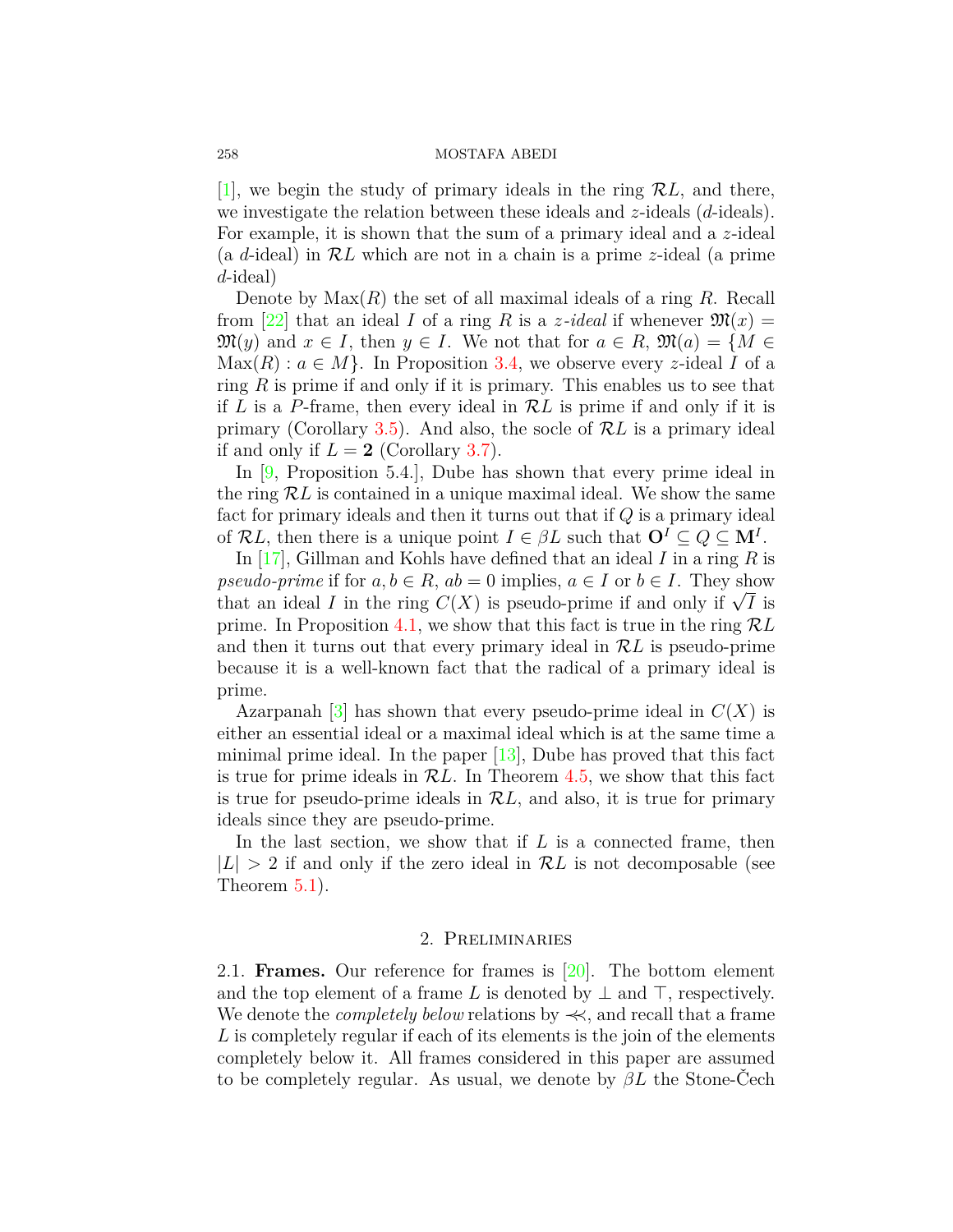compactification of a completely regular frame *L*. We write *r<sup>L</sup>* for the right adjoint of the join map  $\beta L \rightarrow L$  given by

$$
r_L(x) = \{ a \in L : a \prec x \}.
$$

Recall that  $r_L$  preserve  $\prec\!\prec$ , and  $\bigvee r_L(x) = x$  for any  $x \in L$ .

The *pseudocomplement* of an element  $a \in L$  is denoted by  $a^*$  and we have

$$
a^* = \bigvee \{ x \in L : a \wedge x = \bot \}.
$$

An element  $a \in L$  is called *dense* if  $a^* = \perp$ , and *complemented* if  $a \vee a^* = \top$ . We note that  $a \prec a$  if and only if *a* is complemented, and if  $a \ll b$ , then  $b^* \ll a^*$ .

An element  $\top \neq p \in L$  is a *prime* (or a *point*) element if for every  $a, b \in L$ ,  $a \wedge b \leq p$  implies  $a \leq p$  or  $b \leq p$ . We write  $Pt(L)$  for the set of all points of a frame *L*.

2.2. **The ring** *RL* **and some of its ideals.** For undefined terms and notations see [\[18\]](#page-12-9) on  $C(X)$ . Good references for results about  $\mathcal{R}L$  are [[5,](#page-11-3) [7\]](#page-12-10). We use the notation of [\[7\]](#page-12-10). A *cozero element* of *L* is an element of the form  $\cos \varphi$  for some  $\varphi \in \mathcal{R}L$ . The cozero part of a frame *L* is denoted by  $\text{Coz } L = \{\cos \varphi : \varphi \in \mathcal{R}L\}$ , and it is a regular sub- $\sigma$ -frame of *L*. See [\[5](#page-11-3), [6](#page-12-11), [7](#page-12-10)] for details.

Recall from [\[9](#page-12-5)] that associated with each  $I \in \beta L$  are two ideals,  $\mathbf{M}^I$ and  $\mathbf{O}^I$ , of  $\mathcal{R}L$  defined by  $\mathbf{M}^I = \{ \varphi \in \mathcal{R}L : r_L(\cos \varphi) \subseteq I \}$  and

$$
\mathbf{O}^I = \{ \varphi \in \mathcal{R}L : r_L(\cos \varphi) \prec l \} = \{ \varphi \in \mathcal{R}L : \cos \varphi \in I \}.
$$

(1). Maximal ideals of  $\mathcal{R}L$  are precisely the ideals  $\mathbf{M}^I$ , for  $I \in$  $Pt(\beta L)$ .

(2). If P is a prime ideal, there is a unique point  $I \in \beta L$  such that  $O^I \subseteq P \subseteq M^I$ .

## 3. Primary ideals in *RL*

Let *Q* be an ideal of the ring *R* such that  $\sqrt{Q} = M$ , a maximal ideal of *R*. Then *Q* is an *M*-primary ideal of *R*. Consequently, all positive powers  $M^n$  ( $n \in \mathbb{N}$ ) of the maximal ideal *M* are *M*-primary. But, in general, any positive power of a prime ideal *P* need not be *P*-primary (see  $[23]$ ). We aim to show that every positive power of a prime ideal in *RL* is primary.

In the ring  $C(X)$ , every function has an  $n<sup>th</sup>$  root for every odd integer  $n \geq 1$ , and every positive function has an  $n^{th}$  root for every integer  $n \geq 1$  $n \geq 1$  $n \geq 1$ . Ighedo [[19,](#page-12-12) Ch. 7], by these facts and this fact that the bounded part of  $\mathcal{R}L$ , denoted by  $\mathcal{R}^*L$ , is a  $C(X)$ , showed that:

(*i*) Every element of  $\mathcal{R}L$  has an  $n^{th}$  root, for any odd  $n \in \mathbb{N}$ .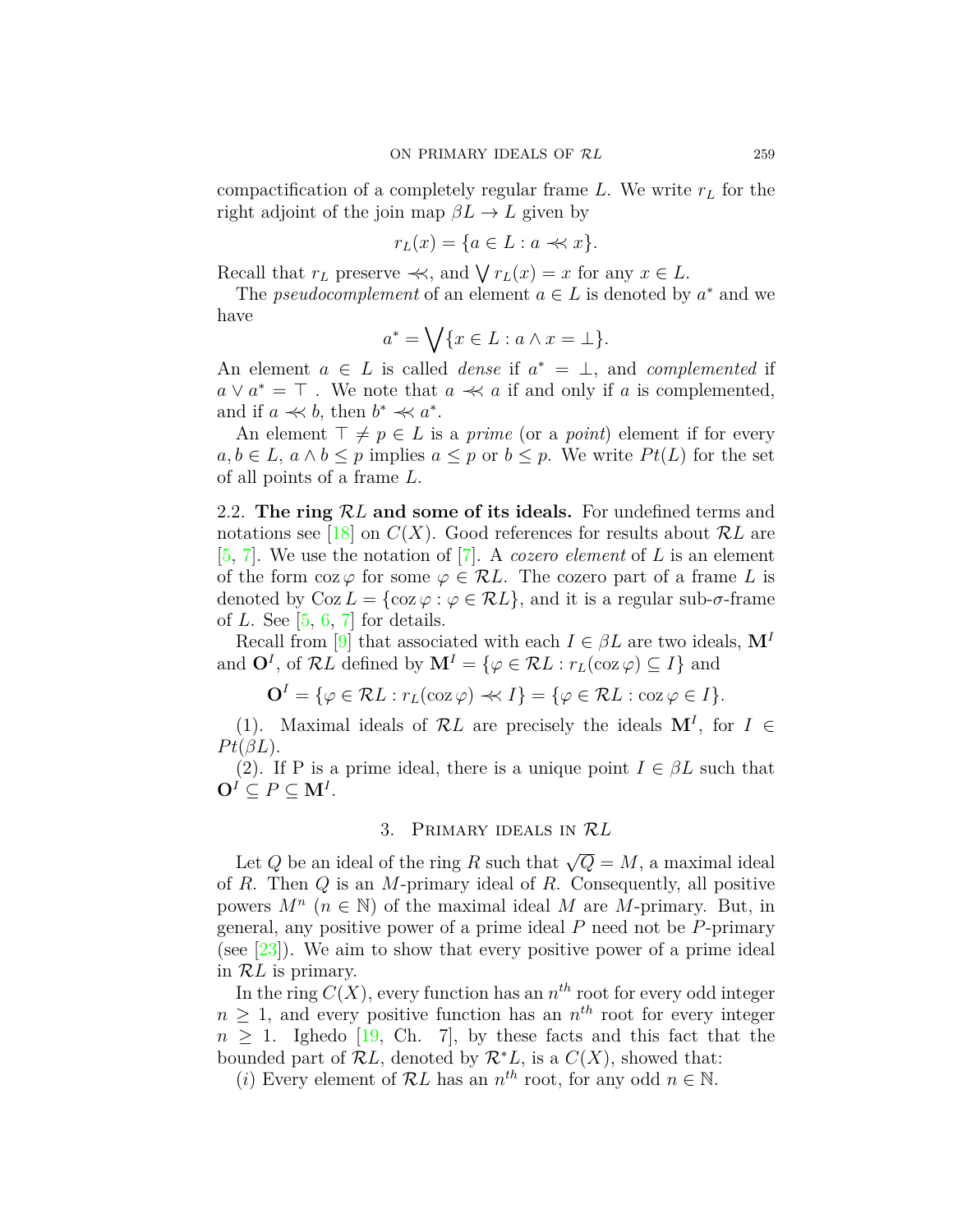#### 260 MOSTAFA ABEDI

(*ii*) Every positive element of  $\mathcal{R}L$  has an  $n^{th}$  root, for any  $n \in \mathbb{N}$ .

However, it is instructive to construct a direct proof. Let  $n \in \mathbb{N}$  be an odd number. Suppose that  $f : \mathbb{R} \to \mathbb{R}$  given by  $f(x) = \sqrt[n]{x}$  for all  $x \in \mathbb{R}$ . Then for every  $p, q \in \mathbb{Q}$ ,

$$
f^{-1}(\{x \in \mathbb{R} : p < x < q\}) = \{x \in \mathbb{R} : p^n < x < q^n\}.
$$

So, by definition of the frame of the reals  $\mathcal{L}(\mathbb{R})$  there is a frame map  $\rho: \mathcal{L}(\mathbb{R}) \to \mathcal{L}(\mathbb{R})$  such that for every  $p, q \in \mathbb{Q}, \rho(p,q) = (p^n, q^n)$ . Now, let  $\alpha \in \mathcal{R}L$ . We define the frame map  $\sqrt[n]{\alpha}$  :  $\mathcal{L}(\mathbb{R}) \to L$  given by  $\sqrt[n]{\alpha} = \alpha \circ \rho$ . By the following proposition,  $\sqrt[n]{\alpha}$  is an *n*<sup>th</sup> root of  $\alpha$ . We note that if  $\alpha, \beta \in \mathcal{R}L$  and for every  $r, s \in \mathbb{Q}$ ,  $\alpha(r, s) \leq \beta(r, s)$ , then  $\alpha = \beta$ .

**Proposition 3.1.** *Let*  $\alpha \in \mathcal{R}$ *L and let*  $n \in \mathbb{N}$  *be an odd number. Then*  $(\sqrt[n]{\alpha})^n = \alpha.$ 

*Proof.* Let  $p, q \in \mathbb{Q}$ . Suppose that  $(r, s) = (r_1, s_1) \wedge \cdots \wedge (r_n, s_n)$  such that  $p < r_1 r_2 \cdots r_n < s_1 s_2 \cdots s_n < q$ . It follows that  $r = r_1 \vee \cdots \vee r_n$ and  $s = s_1 \wedge \cdots \wedge s_n$ ; so  $p < r_1 r_2 \cdots r_n \leq r^n < s^n \leq s_1 s_2 \cdots s_n < q$ . In consequence,  $\rho(r, s) \leq (p, q)$ . Therefore,

$$
(\sqrt[n]{\alpha})^n(p,q) = (\alpha \circ \rho)^n(p,q)
$$
  
\n
$$
= \bigvee \left\{ \bigwedge_{k=1}^n \alpha \circ \rho(r_k s_k) : p < r_1 r_2 \cdots r_n < s_1 s_2 \cdots s_n < q \right\}
$$
  
\n
$$
= \alpha \Big( \bigvee \left\{ \big( (\bigvee_{i=1}^n r_i)^n, (\bigwedge_{i=1}^n s_i)^n \big) : p < r_1 r_2 \cdots r_n < s_1 s_2 \cdots s_n < q \right\} \Big)
$$
  
\n
$$
\leq \alpha \Big( \bigvee \left\{ (r^n, s^n) : p < r^n < s^n < q \right\} \Big)
$$
  
\n
$$
\leq \alpha(p, q).
$$

This implies that  $(\sqrt[n]{\alpha})^n = \alpha$ , and the proof is complete. □ **Proposition 3.2.** *If P and Q are prime ideals of*  $RL$ *, then*  $P \cap Q =$ *P Q.*

*Proof.* Let  $\alpha \in P \cap Q$ . Since  $\alpha^{\frac{2}{3}} \alpha^{\frac{1}{3}} = \alpha \in P \cap Q$ , we conclude that  $\alpha^{\frac{1}{3}} \in P \cap Q$ . Therefore  $\alpha = \alpha^{\frac{2}{3}} \alpha^{\frac{1}{3}} \in PQ$ , that is,  $P \cap Q \subseteq PQ$ . Now, the proof is complete since the reverse inclusion is always true.  $\Box$ 

As a result, we get the upcoming corollary.

**Corollary 3.3.** *Every positive power of a prime ideal in RL is a primary ideal.*

It is known that every prime ideal in a ring is primary but the converse is not true. In what follows, we are going to show that the concepts of prime and primary coincide in the *P*-frames.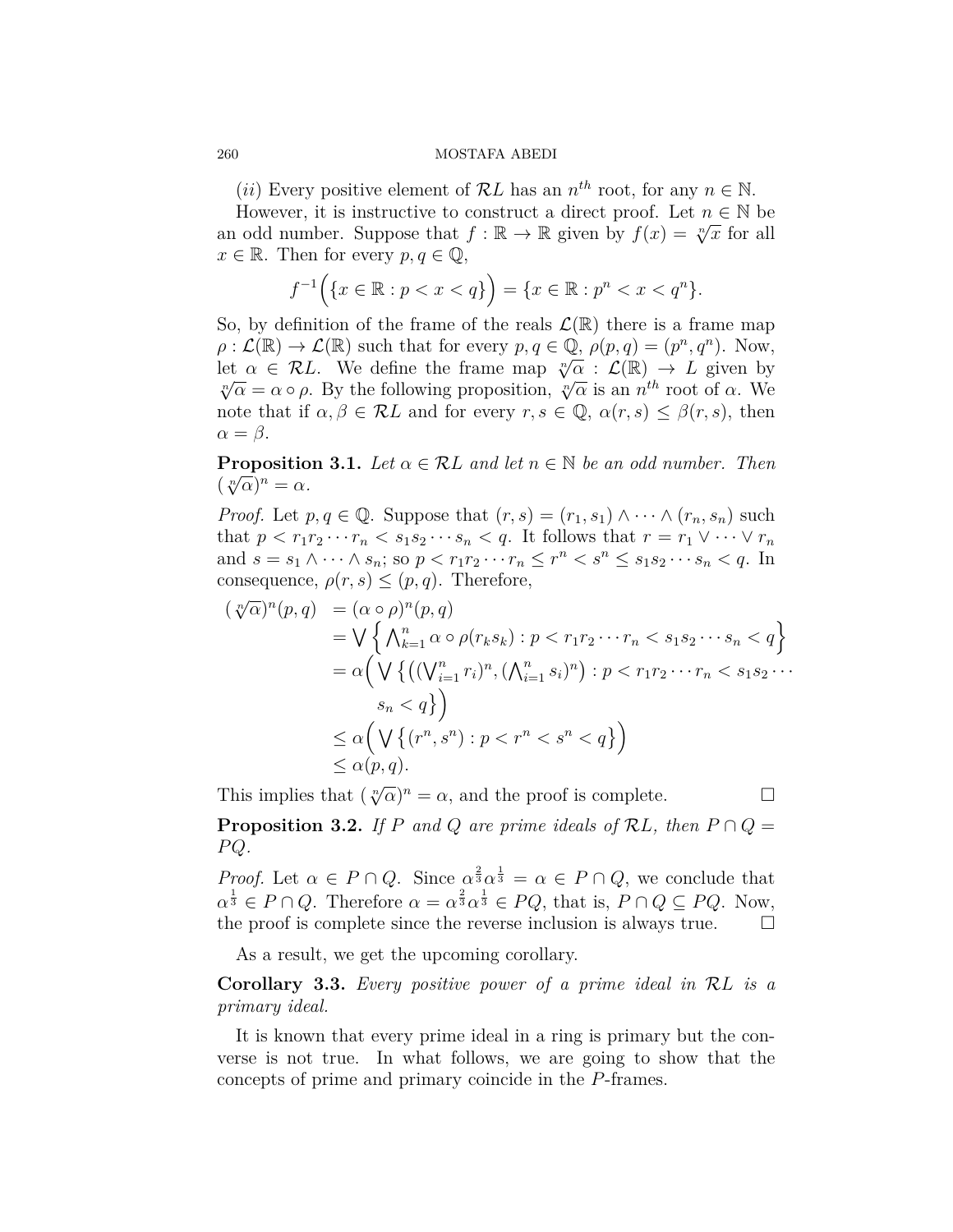<span id="page-4-0"></span>**Proposition 3.4.** *Every z-ideal I of a ring R is prime if and only if it is primary.*

*Proof.* To prove the nontrivial part of the proposition, let  $x, y \in R$  such that  $xy \in I$  but  $x \notin I$ . Since *I* is primary and  $x \notin I$ , we must have  $y^n \in I$  for some  $n \in \mathbb{N}$ . On the other hand,  $\mathfrak{M}(y) = \mathfrak{M}(y^n)$  implies that  $y \in I$  because *I* is a *z*-ideal. Therefore *I* is a prime ideal.  $\Box$ 

This proposition has some important corollaries, given in the following.

A frame *L* is called *P-frame* if  $c \vee c^* = \top$  for each  $c \in \text{Coz } L$ . Dube [[11](#page-12-13), Proposition 2.1] has shown that a frame *L* is *P*-frame if and only if every ideal of *RL* is a *z*-ideal. Therefore, by the foregoing proposition, the next corollary is obvious.

<span id="page-4-1"></span>**Corollary 3.5.** *If L is a P-frame, then an ideal in RL is prime if and only if it is primary.*

The combination of [\[2](#page-11-4), Lemma 2.8] with the foregoing proposition allows us to obtain the following result.

<span id="page-4-3"></span>**Corollary 3.6.** *For any z-ideal I of RL, the following statements are equivalent.*

- (1) *I is a primary ideal.*
- (2) *I contains a primary ideal.*
- (3) *For all*  $\alpha, \beta \in \mathcal{R}L$ , if  $\alpha\beta = 0$ , then  $\alpha \in I$  or  $\beta \in I$ .
- (4) *For every*  $\varphi \in \mathcal{R}L$ *, there is a cozero element*  $c \in \text{Coz}[I] =$  $\{\cos \varphi : \varphi \in I\}$  *such that*  $\varphi(0, -) \leq c$  *or*  $\varphi(-, 0) \leq c$ *.*

Dube [\[13](#page-12-7), Proposition 4.2] has shown that the socle of *RL* is a prime ideal if and only if  $L = 2$ . Since the socle of a ring  $\mathcal{R}L$  is a *z*-ideal, by Proposition [3.4](#page-4-0), we can conclude the next corollary.

<span id="page-4-2"></span>**Corollary 3.7.** The socle of RL is a primary ideal if and only if  $L = 2$ .

It is well known that every prime ideal in *RL* is contained in a unique maximal ideal (see  $[9,$  $[9,$  Proposition 5.4]). We aim to show that this fact is true for every primary ideal in *RL*. We begin with the following lemma.

**Lemma 3.8.** *If*  $I, J$  *are two z*-ideals in a ring  $R$  and  $I \cap J$  is primary, *then I and J are in a chain.*

*Proof.* Suppose  $I \nsubseteq J$ . Then there exists an  $x \in I \setminus J$ . Let  $y \in J$ . Then  $xy \in I \cap J$ . Since  $x \notin I \cap J$  and  $I \cap J$  is a primary ideal, there exists  $n \in \mathbb{N}$  such that  $y^n \in I \cap J$ . Since  $\mathfrak{M}(y) = \mathfrak{M}(y^n)$  and since *I* ∩ *J* is a *z*-ideal, it follows that  $y \in I \cap J$ . Thus,  $J \subseteq I$ , hence *I* and *J* are in a chain.  $\Box$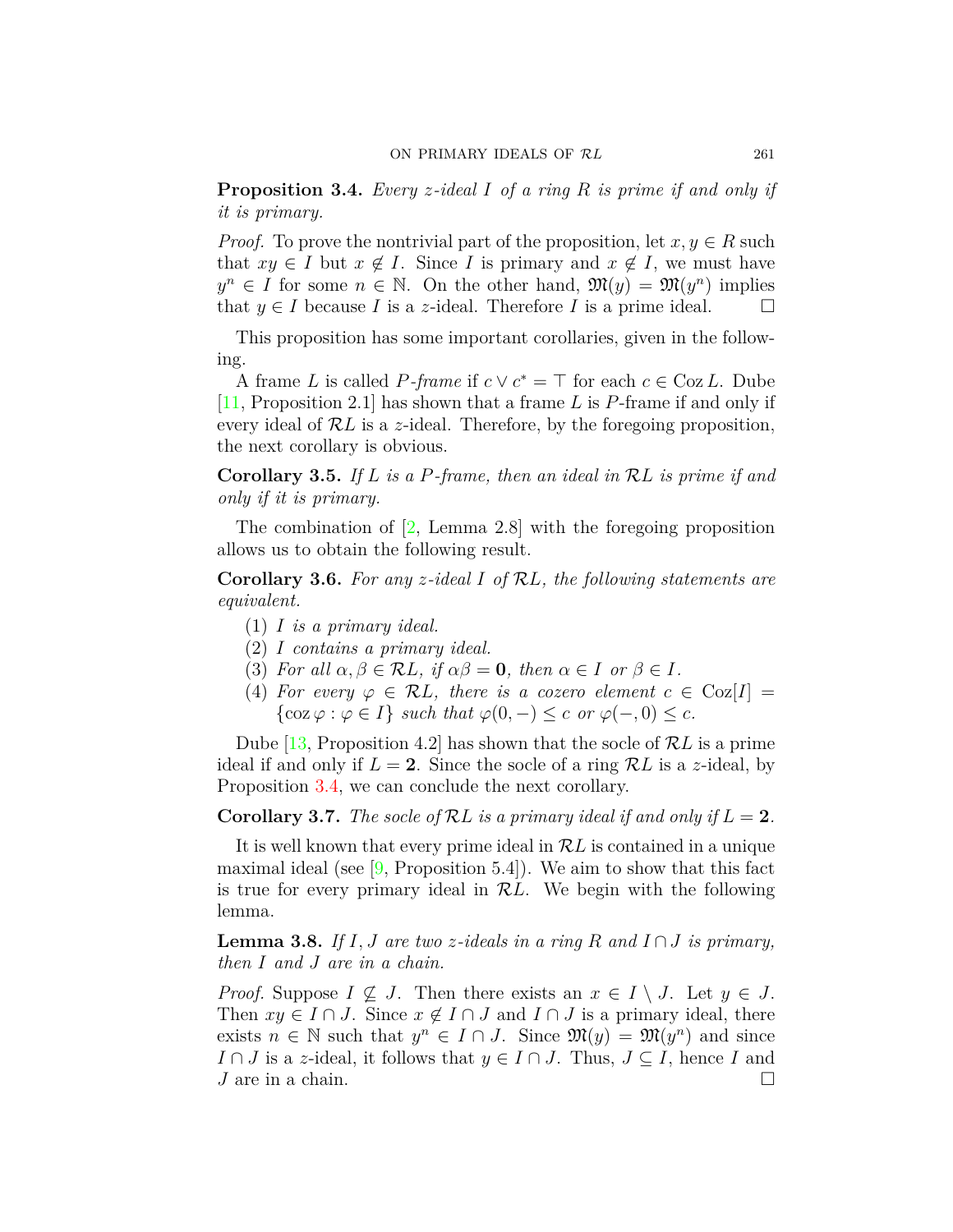<span id="page-5-0"></span>**Theorem 3.9.** *Every primary ideal in RL is contained in a unique maximal ideal.*

*Proof.* We know that every ideal is contained in at least one maximal ideal. Let  $Q$  be a primary ideal in  $RL$ . Suppose that  $M$  and  $M_1$  are maximal ideals such that  $Q \subseteq M$  and  $Q \subseteq M_1$ . Since  $M \cap M_1$  is a *z*-ideal and  $Q \subseteq M \cap M_1$ , we can conclude from Corollary [3.6](#page-4-3) that  $M \cap M_1$  is a primary ideal. Now, the preceding lemma shows that  $M \subseteq M_1$  or  $M_1 \subseteq M$ . Therefore  $M = M_1$ .

Let *P* be a prime ideal of *RL*. It turned out that there is a unique point $I \in \beta L$  such that  $\mathbf{O}^I \subseteq P \subseteq \mathbf{M}^I$  (for details see [[9\]](#page-12-5)). We show that this fact is true for every primary ideal in  $\mathcal{R}L$ . In [[1](#page-11-1)], we prove that if  $Q$  is an ideal of  $\mathcal{R}L$  and  $S$  is a *z*-ideal such that  $S \subseteq \sqrt{Q}$ , then  $S \subseteq Q$ . We will use this result in our proof.

**Proposition 3.10.** *Let Q be primary ideal of RL. Then there is a unique point*  $I \in \beta L$  *such that*  $\mathbf{O}^I \subseteq Q \subseteq \mathbf{M}^I$ .

*Proof.* By Theorem [3.9,](#page-5-0) there is a unique maximal ideal *M* such that  $Q \subseteq M$ . Take  $I \in Pt(\beta L)$  with  $M = M^I$ . It is enough to show that  $\mathbf{O}^I \subseteq Q$ . Let  $\delta \in \mathbf{O}^I$ . By Lemma 5.3 in [[9\]](#page-12-5) there exists  $\gamma \notin \mathbf{M}^I$ such that  $\delta \gamma = 0$ . Thus  $\delta \in \sqrt{Q}$  since *Q* is primary and  $\gamma \notin Q$ . In consequence,  $O^I \subseteq \sqrt{Q}$ . This shows that  $O^I \subseteq Q$  since  $O^I$  is a *z*-ideal.  $\Box$ 

We now wish to show that an ideal of *RL* is primary precisely when its contraction to the subring *R∗L* is a primary ideal. The left-to-right implication is true for any ring and any of its subrings. In fact, we have the following easy observation.

**Observation**: If  $\phi : A \to B$  is a ring homomorphism and  $Q \subseteq B$  is a primary ideal, then  $\phi^{-1}[Q]$  is a primary ideal of *A*.

*Proof.* Let  $xy \in \phi^{-1}[Q]$  with  $x \notin \phi^{-1}[Q]$ . Then  $\phi(x) \notin Q$ , and so there is an  $n \in \mathbb{N}$  such that  $\phi(y^n) = \phi(y)^n \in Q$ . Thus,  $y^n \in \phi^{-1}[Q]$ . □

Now recall that an *f*-ring *A* is said to have *bounded inversion* if every  $a \geq 1$  is a unit in A. Recall also that the *bounded part* of A is the subring

 $A^* = \{a \in A : |a| \leq n.1 \text{ for some } n \in \mathbb{N}\}.$ 

It is well known that *RL* has bounded inversion. We now have the following result.

**Proposition 3.11.** *Let A be an f-ring with bounded inversion. Then an ideal*  $Q$  *of*  $A$  *is primary (resp. prime) if and only if*  $A^* \cap Q$  *is a primary (resp. prime) ideal of A<sup>∗</sup> .*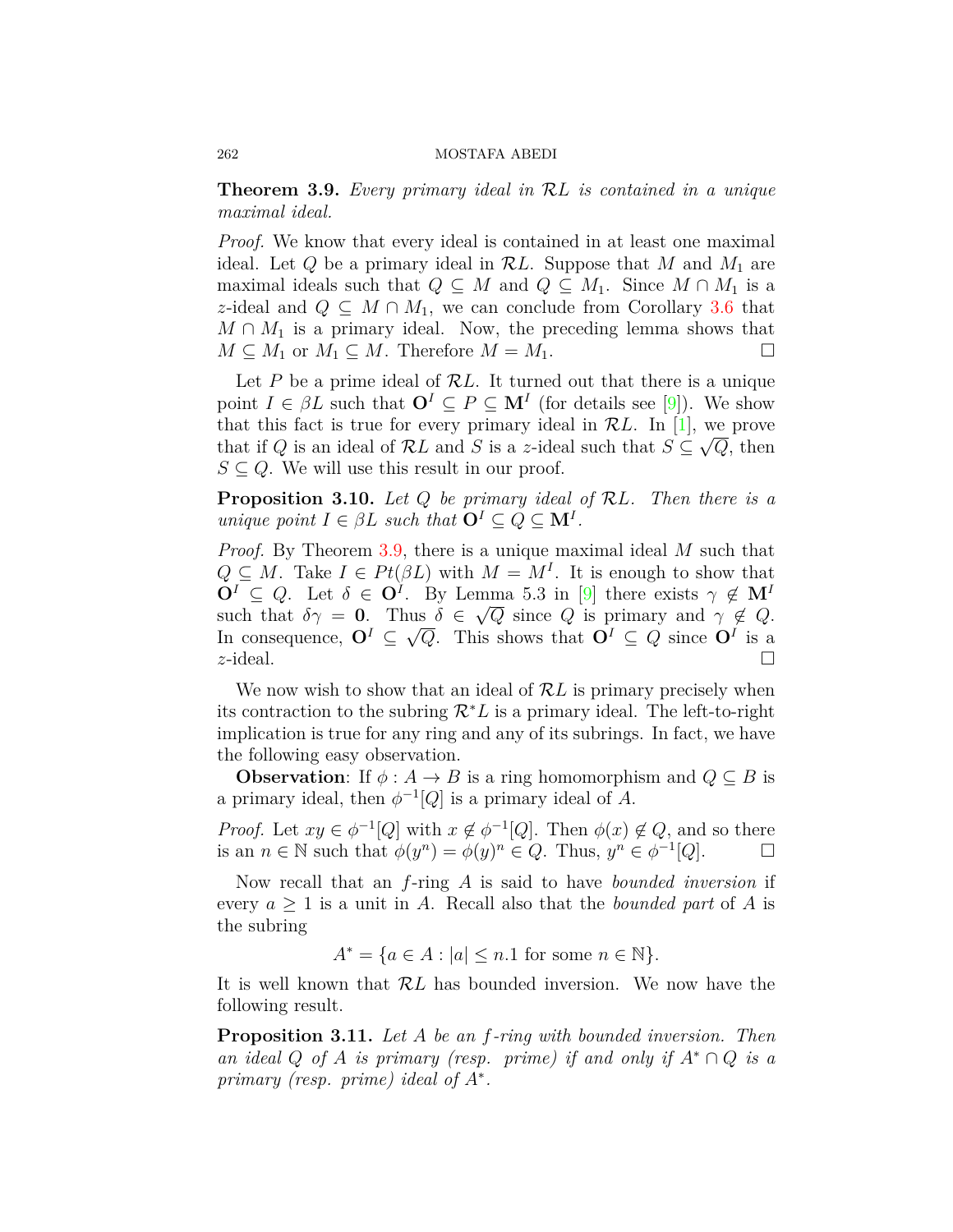*Proof.* We prove the result only for the primary case, as the other one can be proved similarly. The left-to-right implication follows from the observation above.

Conversely, assume that  $A \cap Q$  is a primary ideal of  $A^*$ . Consider  $a, b \in A$  with  $ab \in Q$  and  $a \notin Q$ . Then  $\frac{a}{1+|a|} \cdot \frac{b}{1+}$  $\frac{b}{1+|b|} \in A^* \cap Q$  and *a*  $\frac{a}{1+|a|} \notin A^* \cap Q$ . There is therefore an  $n \in \mathbb{N}$  such that  $\left(\frac{b}{1+}\right)$ 1+*|b|* )*n ∈ A∗∩Q*, which clearly implies  $b^n \in Q$ , whence we deduce that  $Q$  is a primary ideal of  $A$ .

<span id="page-6-1"></span>**Corollary 3.12.** *An ideal of RL is primary (resp. prime) if and only if its contraction to R∗L is primary (resp. prime).*

#### 4. pseudo-prime ideals

Let *A* be a partially ordered commutative ring. An ideal *I* in *A* is *convex* if  $0 \leq x \leq y$  and  $y \in I$  implies  $x \in I$ . Convexity is the necessary and sufficient condition that *A/I* be partially ordered, under the definition:  $x + I \geq 0$  provided that  $x + I = a + I$  for some  $a \geq 0$ . We note that arbitrary intersections of convex ideals are convex (see [[18](#page-12-9), Ch. 5]).

<span id="page-6-0"></span>**Proposition 4.1.** *The following statements are equivalent for any ideal I in RL.*

- (1) *I contains a prime ideal.*
- (2) *I is pseudo-prime.*
- (3) For every convex ideal  $J \supset I$ ,  $\mathcal{R}L/J$  is a totally ordered ring.
- (4)  $\mathcal{R}L/c(I)$  *is a totally ordered ring, where*  $c(I)$  *is the smallest convex ideal containing I.*
- (5) *The convex ideals containing I form a chain.*
- (6) *The prime ideals containing I form a chain.*
- (0) *Ine prime id*<br>(7)  $\sqrt{I}$  *is prime.*
- $(8)$   $\mathcal{R}L/\sqrt{I}$  *is a totally ordered ring.*

*Proof.* (1)  $\Rightarrow$  (2). It is obvious because any ideal containing a prime ideal is pseudo-prime.

 $(2) \Rightarrow (3)$ . It is clear that for every  $\varphi \in \mathcal{R}L$ ,  $(\varphi + |\varphi|)(\varphi - |\varphi|) = 0$ . Thus,  $[17, 3.5]$  $[17, 3.5]$  $[17, 3.5]$  shows that  $(2)$  implies  $(3)$ 

 $(3) \Rightarrow (4)$ . Obvious.

 $(4) \Rightarrow (5)$ . The convex ideals in  $\mathcal{R}L/c(I)$  form a chain. By [\[18,](#page-12-9) 14.3(b), the convex ideals containing  $c(I)$  form a chain. But these latter are the same as the convex ideals containing *I*.

 $(5) \Rightarrow (6)$ . It is evident since, by [\[10,](#page-12-14) Lemma 3.5], we can infer that every prime ideal in *RL* is convex.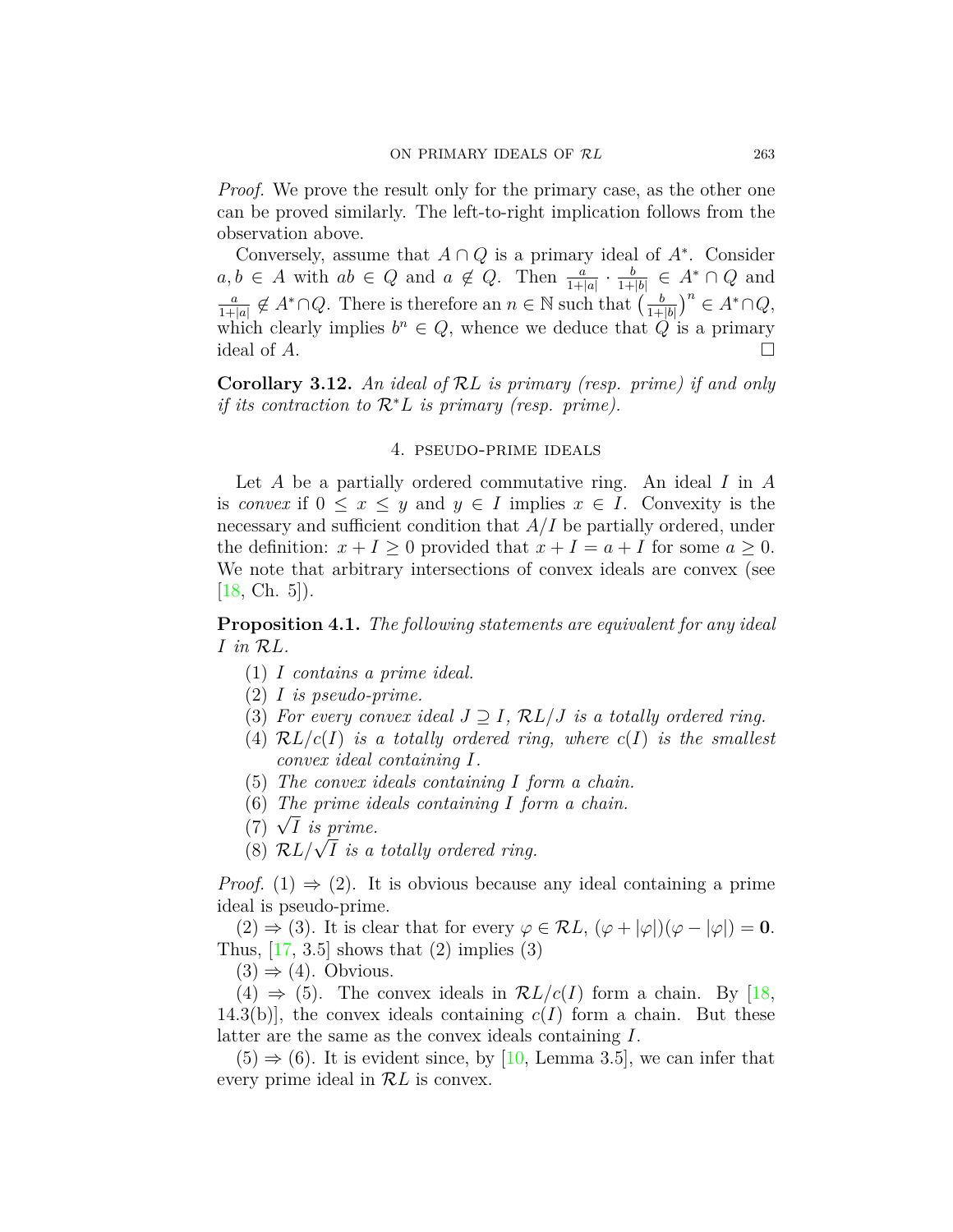$(6) \Rightarrow (7)$ . It is obvious because the intersection of any chain of prime ideals is prime.

 $(7) \Rightarrow (1)$  Let P be a minimal prime ideal contained in the prime  $i(t) \Rightarrow (1)$  Let *F* be a minimal prime ideal contained in the prime ideal  $\sqrt{I}$ . Then, by the corollary after Theorem 1.1 in [[22](#page-12-4)], *P* is a prime *z*-ideal. We show that  $P \subseteq I$ . Suppose  $\alpha \in P$ . Put

$$
\varphi = \sum_{n=1}^{\infty} 2^{-n} \alpha^{2/3n} (1 + \alpha^{2/3n})^{-1}.
$$

Then, by [\[8,](#page-12-15) Section 6], we have  $\varphi \in \mathcal{R}L$ . Obviously,  $\cos \varphi = \cos \alpha$ . So *φ* belongs to the *z*-ideal *P*, and hence  $\varphi \in$ *√ I*. This means that  $\varphi^n \in I$ for some  $n \in \mathbb{N}$ . But,  $2^{-n} \frac{\alpha^{\frac{2}{3n}}}{1+\alpha^{\frac{2}{3}}}$  $\frac{\alpha^{\frac{s}{3n}}}{1+\alpha^{\frac{2}{3n}}} \leq \varphi$ , and so  $|\alpha| \leq |\varphi^n 2^{n^2} (1+\alpha^{\frac{2}{3n}})^n|^{\frac{3}{2}}$ . Now, by [\[19,](#page-12-12) Lemma 7.2.1],  $\alpha$  is a multiple of  $\varphi^n 2^{n^2} (1 + \alpha^{\frac{2}{3n}})^n$ , which implies that  $\alpha$  is a multiple of  $\varphi^n$ . Therefore  $\alpha \in I$ .

This establishes the equivalence of statements  $(1) - (7)$ . The fact thatradical ideals of  $\mathcal{R}L$  are convex is well-known (see [[10,](#page-12-14) Lemma  $3.5$ ). Thus,  $c(\sqrt{I}) = \sqrt{I}$ . Now, the equivalence of (4) with (7) yields their equivalence with  $(8)$ . □

In what follows, we give a number of results that may be deduced immediately from Proposition [4.1.](#page-6-0)

(1) A pseudo-prime ideal in *RL* is prime if and only if it coincides with its radical.

(2) If *I* is an intersection of prime ideals in *RL*, then *I* is prime if and only if *RL/I* is a totally ordered ring.

(3) A convex ideal *I* in *RL* is pseudo-prime if and only if *RL/I* is a totally ordered ring.

(4) If *I* is a convex ideal in *RL*, and *RL/I* is a totally ordered ring, then *RL/I* has a prime radical.

Recall that an ideal of a ring is said to be *essential* if it intersects every nonzero ideal of the ring non-trivially. Let us recall the following lemmas from  $[9]$  $[9]$  and  $[10]$  $[10]$  $[10]$ , respectively.

**Lemma 4.2.** An ideal *I* of  $\mathcal{R}L$  is essential if and only if  $\bigvee \text{Coz}[I]$  is *dense.*

<span id="page-7-0"></span>**Lemma 4.3.** *For any*  $I \in \beta L$ ,  $\bigvee$  Coz $[$ **O**<sup>*I*</sup> $] = \bigvee$  Coz $[M^I] = \bigvee I$ *.* 

In [\[13,](#page-12-7) Lemma 4.5], Dube showed that each prime ideal of *RL* is either essential or simultaneously maximal and generated by an idempotent. In the latter case, it is also a minimal prime ideal. We show that this fact is true for pseudo-prime (primary) ideals. We begin with the next lemma.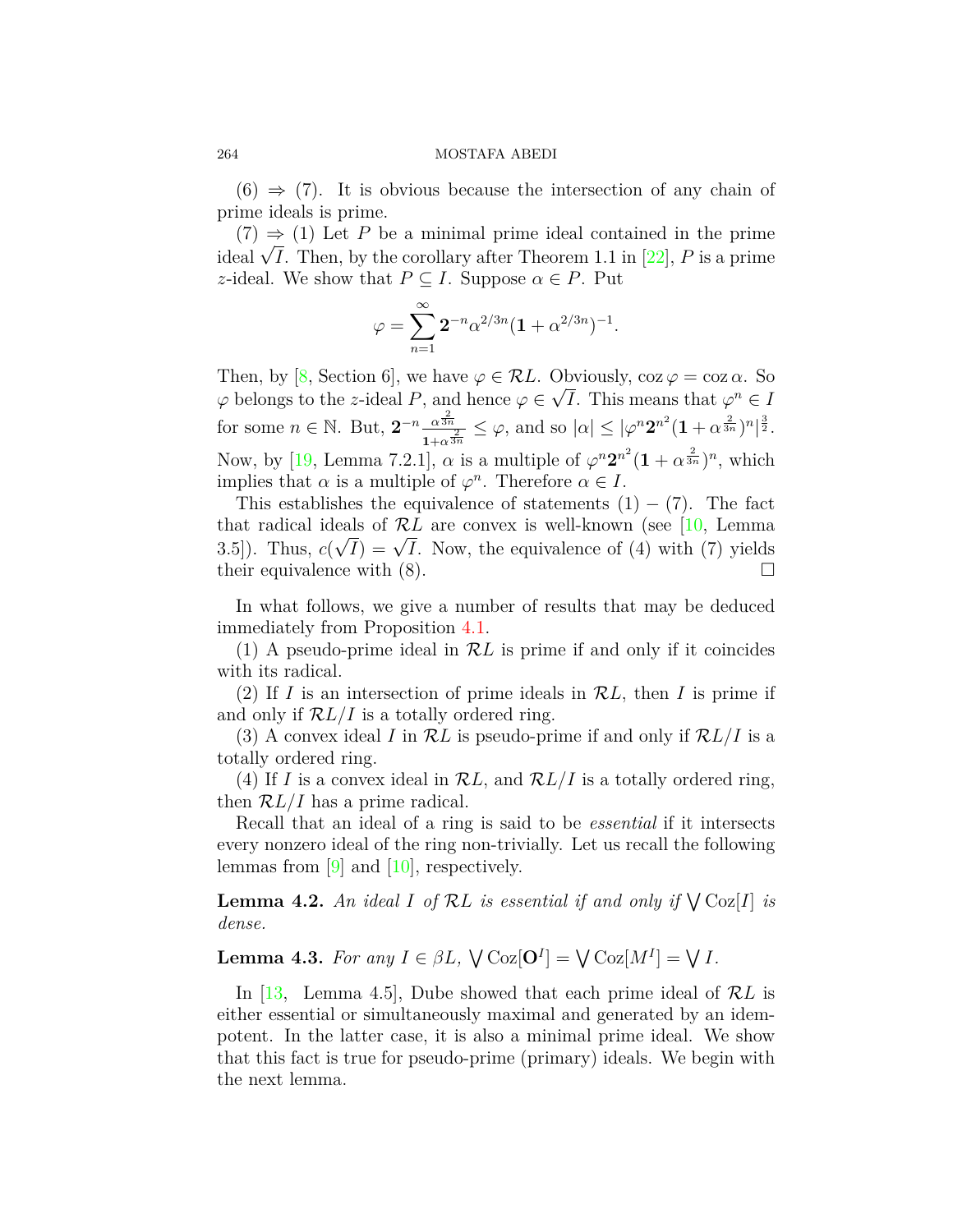<span id="page-8-1"></span>**Lemma 4.4.** *The following statements hold for a frame L.*

- $(1)$  *If*  $p \in Pt(L)$ *, then either*  $p^* = \perp$  *or*  $p \vee p^* = \top$ *.*
- (2) If  $p \in Pt(L)$  and  $p \vee p^* = \top$ , then  $r_L(p) \vee (r_L(p))^* = \top_{\beta L}$ .
- (3) *If I is a complemented point of*  $\beta L$ *, then*  $\mathbf{O}^I = \mathbf{M}^I$ *.*

*Proof.* (1). Since  $p \leq p \vee p^*$  and every prime element in the regular frames is maximal, we have  $p = p \lor p^*$  or  $p \lor p^* = \top$ . The former case implies that  $p^* \leq p$  which means that  $p^* \wedge p^* = \perp$ , that is,  $p^* = \perp$ . Therefore, the proof is complete.

(2). Since  $(r_L(p))^* = r_L(p^*)$ ,  $p \in r_L(p)$ , and  $p^* \in r_L(p^*)$ , we can conclude that  $r_L(p) \vee (r_L(p))^* = \top_{\beta L}$ .

(3). We need to show  $\mathbf{M}^I \subseteq \mathbf{O}^I$ . Suppose  $\varphi \in \mathbf{M}^I$ . Then  $r_L(\cos \varphi) \subseteq$ *I*. Since  $I \ll I$ , we have  $r_L(\cos \varphi) \ll I$ . It follows that  $\varphi \in \mathbf{O}^I$ , that is,  $M^I \subset \mathbb{O}^I$ . . □

An ideal *Q* of  $\mathcal{R}L$  is fixed if  $\bigvee \text{Coz}[Q] < \top$ . Recall from [\[14](#page-12-16), Proposition 3.3] that the fixed maximal ideals of *RL* are exactly the ideals *M<sub>p</sub>* for  $p \in Pt(L)$ .

<span id="page-8-0"></span>**Theorem 4.5.** *The non-essential pseudo-prime ideals of RL are precisely the ideals*  $M^I$ , for *I a complemented point of*  $\beta L$ *. Each is therefore principal, generated by an idempotent. Furthermore, each is minimal prime.*

*Proof.* Let *Q* be a non-essential pseudo-prime ideal in *RL*. In view of the foregoing proposition, we can choose a prime ideal *P* such that  $P \subseteq Q$ . Take  $I \in \beta L$  such that  $\mathbf{O}^I \subseteq P \subseteq Q \subseteq \mathbf{M}^I$ . Lemma [4.3](#page-7-0) shows that

$$
\bigvee \mathrm{Coz}[Q] = \bigvee \mathrm{Coz}[\mathbf{O}^I] = \bigvee \mathrm{Coz}[M^I] = \bigvee I.
$$

Since Q is non-essential, we have  $\bigvee I \subset \top$  which means that  $M^I$  is a fixed maximal ideal. Thus,  $I = r_L(p)$  for some point p of L, and hence  $p^* \neq \bot$  because  $\bigvee \text{Coz}[Q] = \bigvee I = \bigvee r_L(p) = p$ . In consequence, Lemma [4.4](#page-8-1) implies that  $p \lor p^* = \top$ , that is, *p* is complemented, it follows that *I* is a complemented point of  $\beta L$ . This implies that  $\mathbf{O}^I = \mathbf{M}^I$ , and so  $\mathbf{O}^I = Q = \mathbf{M}^I$ . Now, for each  $p, q \in \mathbb{Q}$ , define

$$
\eta(p,q) = \begin{cases} \bot & \text{if } p < q \le 0 \text{ or } 1 \le p < q \\ p^* & \text{if } p < 0 < q \le 1 \\ p & \text{if } 0 \le p < 1 < q \\ \top & \text{if } p < 0 < 1 < q. \end{cases}
$$

By  $[5, 8.4], \eta \in \mathcal{R}$  $[5, 8.4], \eta \in \mathcal{R}$  $[5, 8.4], \eta \in \mathcal{R}$ *L* such that  $\cos \eta = p$  and  $\cos(1 - \eta) = p^*$ . It is clear that  $\eta^2 = \eta$  and  $M^I$  is equal to the principal generated by  $\eta$ , that is,  $M^I = \langle \eta \rangle$ . Finally, to show that *Q* is a minimal prime, let *S* be a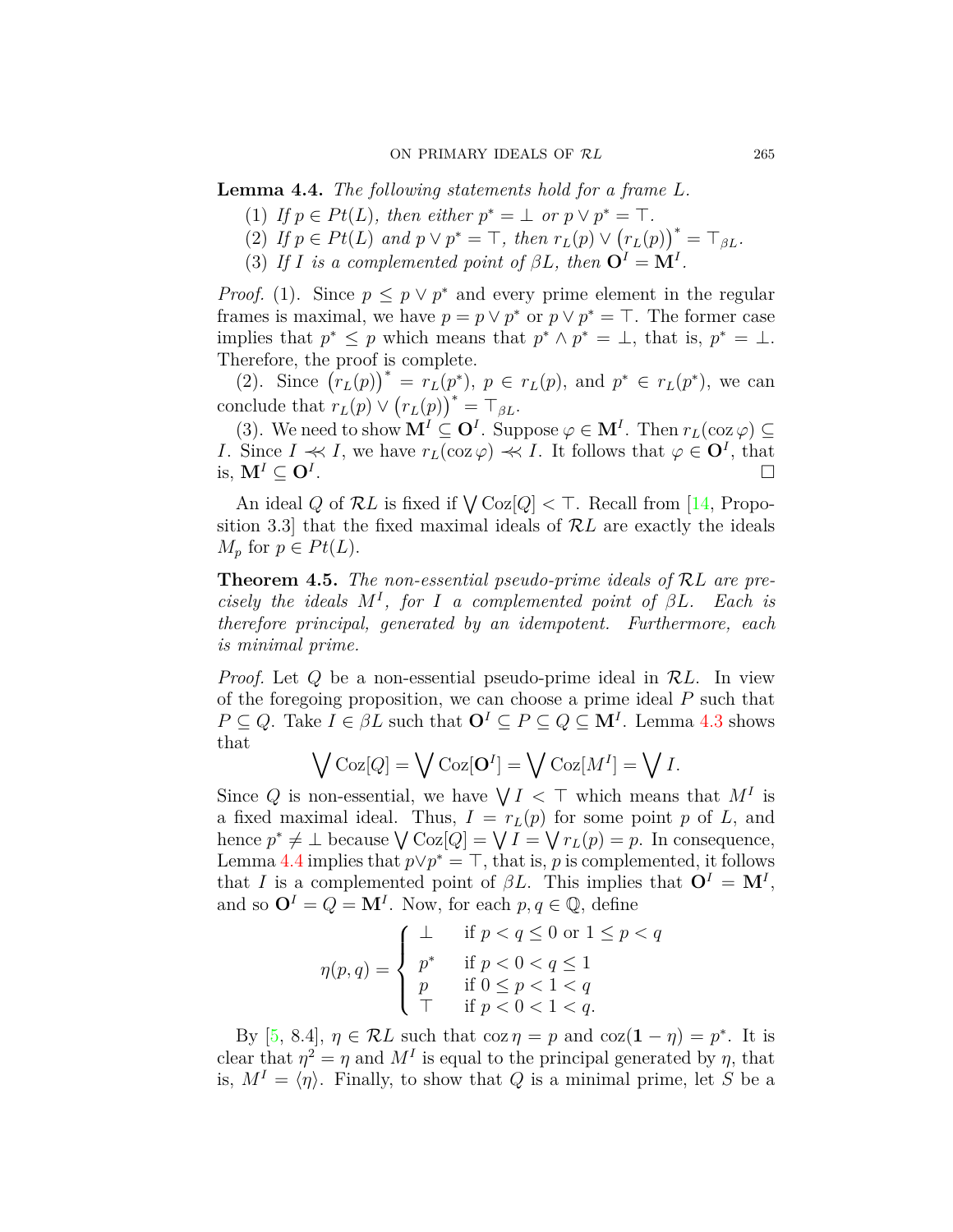prime ideal such that  $S \subseteq Q$ . Then  $\eta(1 - \eta) = 0$  implies that  $\eta \in S$ since  $1 - \eta \notin S$ . This shows that  $Q = S$ . □

The fact that the radical of a primary ideal is prime is well-known. Thus, by Proposition [4.1](#page-6-0), every primary ideal in *RL* is pseudo-prime. Now, an immediate consequence of the previous theorem, is the following corollary.

**Corollary 4.6.** *The non-essential primary ideals of RL are precisely the ideals M<sup>I</sup> , for I a complemented point of βL. Each is therefore principal, generated by an idempotent. Furthermore, each is minimal prime.*

## 5. Decomposable ideals in *RL*

Recall from [\[23\]](#page-12-0) that an ideal *I* in a ring *R* is called *decomposable* if  $I = \bigcap_{i=1}^n Q_i$ , where  $Q_i$  is  $P_i$ -primary for all  $i = 1, \ldots, n$ . Before we discuss decomposability of the zero ideal in *RL*, we need some background.

For any  $x \in L$ , we denote  $\mathbf{M}^{r}(x)$  as  $\mathbf{M}_x$ , and  $\mathbf{O}^{r}(x)$  as  $\mathbf{O}_x$ . Then we have:

$$
\mathbf{M}_x = \{ \varphi \in \mathcal{R}L : \cos \varphi \le x \} \quad \text{and} \quad \mathbf{O}_x = \{ \varphi \in \mathcal{R}L : \cos \varphi \prec x \}.
$$

Let us remind the reader that a frame *L* is called *connected* if  $a \vee b =$ *⊤* and *a ∧ b* = *⊥* implies *a* = *⊤* or *b* = *⊤*, for any *a, b ∈ L*. A ring *R* is called *reduced* if it has no nonzero nilpotent element. It is easy to see that for every frame *L*, *RL* is reduced.

<span id="page-9-0"></span>**Theorem 5.1.** If L is a connected frame, then  $|L| > 2$  if and only if *the zero ideal in RL is not decomposable.*

*Proof.* Necessity. Let *L* be a connected frame and  $|L| > 2$ . We suppose, by way of contradiction, that the ideal 0 has a minimal primary decomposition, and look for a contradiction. Let *P* be an associated prime of 0, that is,  $P \in ass(0)$ . Then, by [\[23,](#page-12-0) Theorem 4.17], there is  $\varphi \in \mathcal{R}L$ such that  $\sqrt{(0:\varphi)} = P$ . We claim that  $P = (0:\varphi) = \mathbf{M}_{(\cos \varphi)^*}$ . Clearly,  $(0 : \varphi) \subseteq P$ . For the reverse inclusion, let  $\alpha \in P = \sqrt{(0 : \varphi)}$ . Then there is  $n \in \mathbb{N}$  such that  $\alpha^n \in (0 : \varphi)$ , that is,  $\alpha^n \varphi = 0$ , which implies that  $\alpha \varphi = 0$  since  $\mathcal{R}L$  is a reduced ring. It follows that  $\alpha \in (0 : \varphi)$ , and so  $P \subseteq (0 : \varphi)$ . Thus  $P = (0 : \varphi)$ . On the other hand, by Lemma 3.1 in [[12\]](#page-12-17),  $(0 : \varphi) = \mathbf{M}_{(\cos \varphi)^*}$ , and we have the claimed equality. Since  $P = \mathbf{M}_{(\cos \varphi)^*}$  is a prime ideal, there is  $I \in P(\beta L)$  such that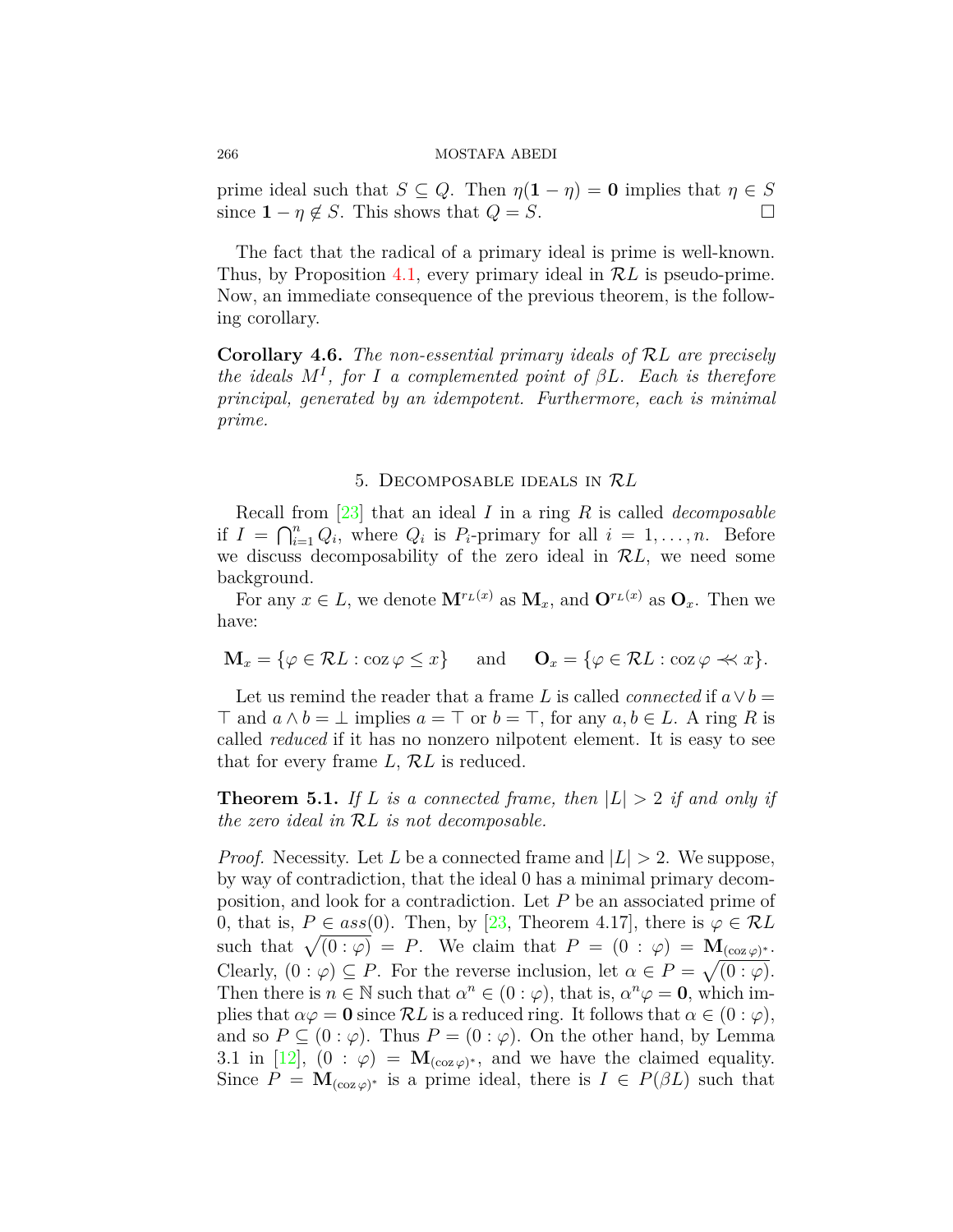$\mathbf{O}^I \subseteq \mathbf{M}_{(\cos \alpha)^*} \subseteq \mathbf{M}^I$ , implying that

$$
\begin{aligned} \bigvee I &= \bigvee \text{Coz}[\mathbf{O}^I] = \bigvee \text{Coz}[\mathbf{M}^I] \\ &= \bigvee \text{Coz}[\mathbf{M}_{(\text{coz}\,\varphi)^*}] \\ &= \bigvee r_L((\text{coz}\,\varphi)^*) = (\text{coz}\,\varphi)^*. \end{aligned} \qquad \dagger
$$

But  $(\cos \varphi)^* \neq \top$ , else  $P = \mathbf{M}_{\top} = \mathcal{R}L$  which is a contradiction. Thus,  $\sqrt{\text{Coz}[\mathbf{M}^I]} < \top$ , that is,  $\mathbf{M}^I$  is a fixed maximal ideal of  $\mathcal{R}L$ . It follows that  $I = r<sub>L</sub>(p)$  for some prime element p of L, and so, by  $\dagger$ , we have  $p = \sqrt{r_L(p)} = \sqrt{I} = (\cos \varphi)^*$ , which means that  $(\cos \varphi)^* \in Pt(L)$ . Therefore, in view of the first part of Lemma [4.4,](#page-8-1) either  $(\cos \varphi)^{**} = \bot$ or  $(\cos \varphi)^* \vee (\cos \varphi)^* = \top$ . The former case implies that  $(\cos \varphi)^* = \top$ , which is a contradiction. In consequence,  $(\cos \varphi)^* \vee (\cos \varphi)^{**} = \top$ . Now, since L is a connected frame and  $(\cos \varphi)^* \neq \top$ , we must have  $(\cos \varphi)^{**} = \top$ , that is,  $(\cos \varphi)^{*} = \bot$ . This shows that  $0 = \mathbf{M}_{\top} =$  $\mathbf{M}_{(\cos \varphi)^*}$  is a maximal ideal of  $\mathcal{R}L$ ; that is to say that  $\mathcal{R}L$  is a field. Now, it is easy to show  $L = \{\perp, \top\}$ . With this contradiction, the proof is complete.

Sufficiency. It is obvious due to this fact  $\mathcal{R}2 \cong \mathbb{R}$ . □

A direct consequence of the above theorem is the following result.

**Corollary 5.2.** *If L is a connected frame, then the zero ideal in RL is decomposable if and only if*  $L = 2$ *.* 

Before proving the last proposition, let us notice the following about reduced rings. If *R* is a reduced ring and *e* is an idempotent of *R*, then the principal ideal generated by *e* is a minimal ideal if and only if the principal ideal generated by 1 *− e* is a maximal ideal. We first discuss the two lemmas.

**Lemma 5.3.** *If*  $\varphi \in \mathcal{R}L$  *such that* coz  $\varphi$  *is complemented and*  $(\cos \varphi)^* = \bigvee_{i=1}^n \cos \alpha_i$ ,  $\alpha_1, \alpha_2 \cdots \alpha_n \in \mathcal{R}L$ , then  $\langle \varphi \rangle = \bigcap_{i=1}^n \mathbf{M}_{(\cos \varphi)^*}.$  $\sum_{i=1}^{n} \cos \alpha_i, \ \alpha_1, \alpha_2 \cdots \alpha_n \in \mathcal{R}L$ , then  $\langle \varphi \rangle = \bigcap_{i=1}^{n} \mathbf{M}_{(\cos \alpha_i)^*}$ .

*Proof.* Let  $\delta \in \langle \varphi \rangle$ . Then coz  $\delta \leq \cos \varphi$ , and hence  $\bigvee_{i=1}^{n} \cos \alpha_i =$  $(\cos \varphi)^* \leq (\cos \delta)^*$ . It follows that for each  $i = 1, 2, ..., n$ ,  $\cos \alpha_i \leq$  $(\cos \delta)^*$ , implying that  $\cos \delta \leq (\cos \delta)^{**} \leq (\cos \alpha_i)^*$ , that is,  $\delta \in$  $\mathbf{M}_{(\cos \alpha_i)^*}$ . In consequence,  $\langle \varphi \rangle \subseteq \bigcap_{i=1}^n \mathbf{M}_{(\cos \alpha_i)^*}$ . To establish the reverse inclusion, let  $\delta \in \bigcap_{i=1}^n M_{(\cos \alpha_i)^*}$ . This shows that for each  $i, \cos \delta \leq (\cos \alpha_i)^*$ , which implies that  $\cos \alpha_i \leq (\cos \alpha_i)^{**} \leq (\cos \delta)^*$ . Thus,  $(\cos \varphi)^* = \bigvee_{i=1}^n \cos \alpha_i \leq (\cos \delta)^*$ , showing that  $\cos \delta \leq (\cos \delta)^{**} \leq$ coz $\varphi \prec c$  coz  $\varphi$ . Now, Lemma 3.3 in [[11\]](#page-12-13) shows that  $\delta$  a multiple of  $\varphi$ , that is,  $\alpha \in \langle \varphi \rangle$ , and we have proved that  $\bigcap_{i=1}^n \mathbf{M}_{\cos \beta_i} \subseteq \langle \varphi \rangle$ . □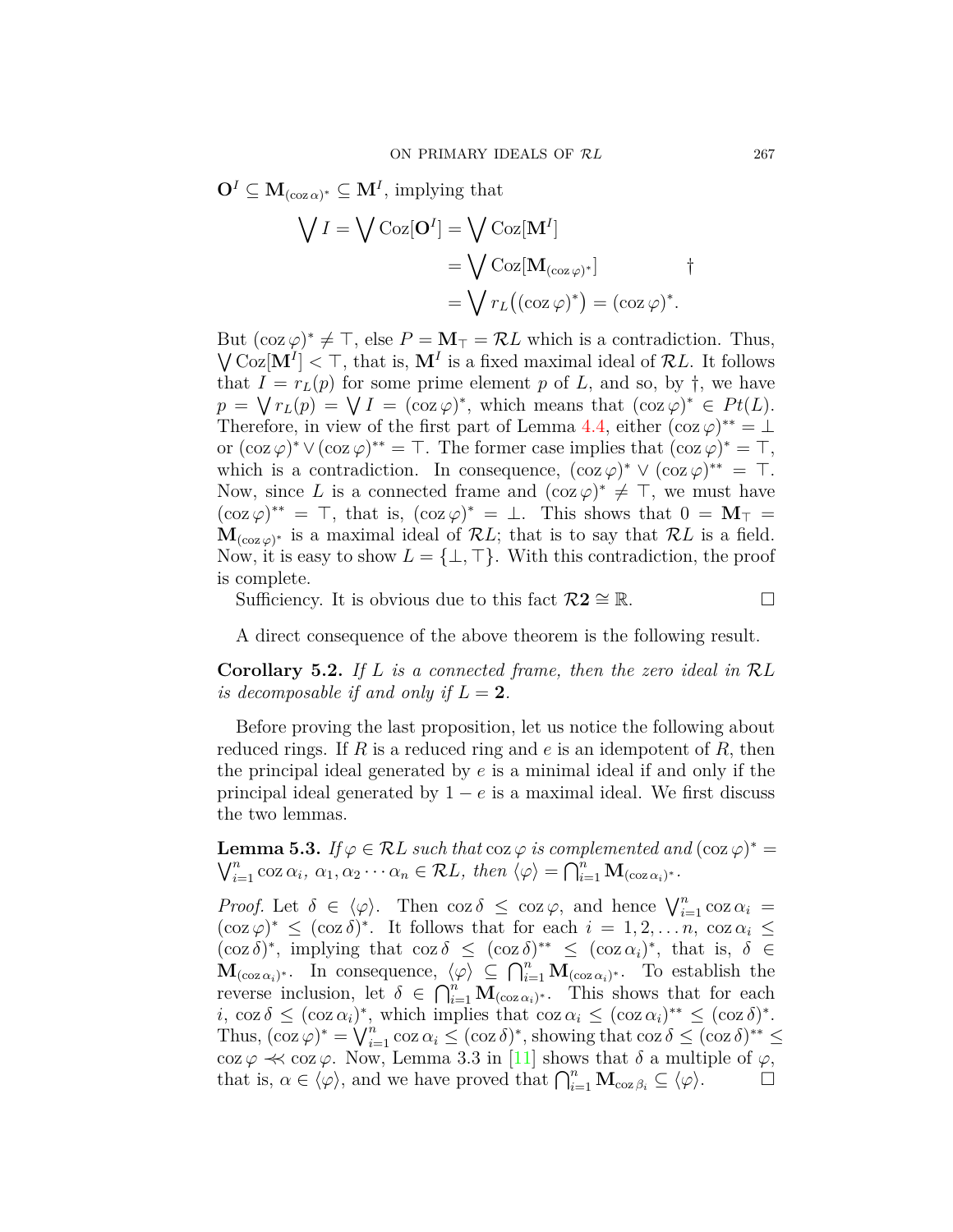**Lemma 5.4.** *If*  $\alpha \in \mathcal{R}$ *L such that* coz  $\alpha$  *is an atom, then there is an idempotent*  $\eta \in \mathcal{R}L$  *such that* coz  $\alpha = \cos \eta$  *and*  $\langle \alpha \rangle = \langle \eta \rangle = \mathbf{M}_{\cos \eta}$  *is a minimal ideal.*

*Proof.* For each  $p, q \in \mathbb{Q}$ , define

$$
\eta(p,q) = \begin{cases}\n\bot & \text{if } p < q \leq 0 \text{ or } 1 \leq p < q \\
(\cos \alpha)^* & \text{if } p < 0 < q \leq 1 \\
\cos \alpha & \text{if } 0 \leq p < 1 < q \\
\top & \text{if } p < 0 < 1 < q.\n\end{cases}
$$

By  $[5, 8.4], \eta \in \mathcal{R}L$  $[5, 8.4], \eta \in \mathcal{R}L$  $[5, 8.4], \eta \in \mathcal{R}L$  such that  $\cos \eta = \cos \alpha$  and  $\eta^2 = \eta$ . In view of  $[11,$ Lemma 3.3, it is easy to see that  $\langle \alpha \rangle = \langle \eta \rangle = \mathbf{M}_{\text{coz}\eta}$ . Now, Lemma 3.4 in [\[13](#page-12-7)] implies that  $\langle \alpha \rangle = \langle \eta \rangle = \mathbf{M}_{\text{coz }n}$  is minimal since  $\cos \eta$  is an atom.  $\Box$ 

We are now ready to prove the following result.

**Proposition 5.5.** *If*  $\varphi \in \mathcal{R}$ *L such that* coz  $\varphi$  *is complemented and*  $(\cos \varphi)^*$  *is a join of finitely many atoms, then the principal ideal*  $\langle \varphi \rangle$  *is decomposable and there are idempotent elements*  $\eta_1, \eta_2 \ldots \eta_n$  *such that*  $\langle \varphi \rangle = \bigcap_{i=1}^{n} \mathbf{M}_{\text{coz}(1-\eta_i)}$ 

*Proof.* Suppose  $(\cos \varphi)^* = c_1 \vee c_2 \vee \ldots \vee c_n$  where each  $c_i$  is an atom. For each *i*, by the foregoing lemma, we can choose an idempotent  $\eta_i \in \mathcal{R}L$ such that  $\cos \eta_i = c_i$  and  $\langle \eta_i \rangle = \mathbf{M}_{\cos \eta_i}$  is a minimal ideal of  $\mathcal{R}L$ . Clearly,  $\mathbf{M}_{\text{coz}(1-\eta_i)} = \langle 1 - \eta_i \rangle$ . Thus, each  $\mathbf{M}_{\text{coz}(1-\eta_i)}$  is a maximal ideal. Since for each *i*,  $(\cos \eta_i)^* = \cos(1 - \eta_i)$ , Lemma [3.5](#page-4-1) shows that  $\langle \varphi \rangle = \bigcap_{i=1}^n \mathbf{M}_{\text{coz}(1-\eta_i)}$ . This means that the principal ideal  $\langle \varphi \rangle$ is decomposable and the proof is complete.  $\Box$ 

## **Acknowledgments**

Thanks are due to the referee for helpful comments that have improved the readability of this paper and for extending Corollary [3.12](#page-6-1).

## **REFERENCES**

- <span id="page-11-1"></span>1. M. Abedi, Some notes on *z*-ideal and *d*-ideal in *RL*, *Bull. Iran. Math. Soc.*, https://doi.org/10.1007/s41980-019-00278-4.
- <span id="page-11-4"></span>2. S. K. Acharyya, G. Bhunia and P. P. Ghosh, Finite frames, *P*-frames and basically disconnected frames, *Algebra Universalis*, **72** (2014), 209–224.
- <span id="page-11-2"></span>3. F. Azarpanah, Essential ideals in *C*(*X*), *Period. Math. Hungar.*, **31** (1995), 105– 112.
- <span id="page-11-0"></span>4. F. Azarpanah and R. Mohamadian,  $\sqrt{z}$ - ideals and  $\sqrt{z^o}$ - ideals in  $C(X)$ , Acta *Math. Sin. (Engl. Ser.)*, **23** (2007), 989–996.
- <span id="page-11-3"></span>5. R. N. Ball and J. Walters-Wayland, *C*- and *C ∗* -quotients in pointfree topology, *Dissertationes Math. (Rozprawy Mat.)*, **412** (2002), 1–62.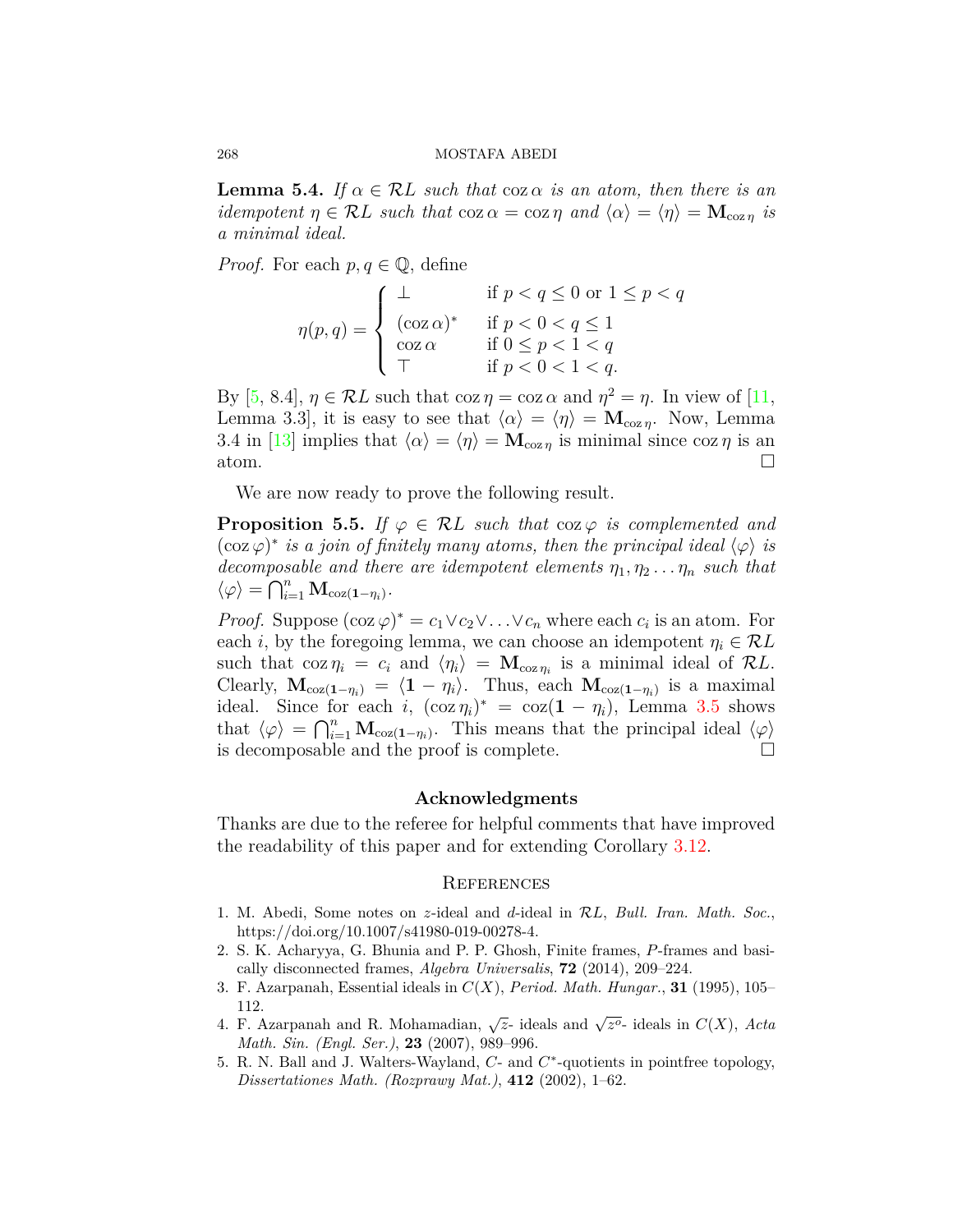- <span id="page-12-11"></span>6. B. Banaschewski and C. Gilmour, Pseudocompactness and the cozero part of a frame, *Comment. Math. Univ. Carolin.*, **37** (1996), 577–587.
- <span id="page-12-10"></span>7. B. Banaschewski, *The real numbers in pointfree topology*, Textos de Mathemática (Séries B), No. 12, Departamento de Mathemática da Universidade de Coimbra, Coimbra, 1997.
- <span id="page-12-15"></span>8. B. Banaschewski, A new aspect of the cozero lattice in pointfree topology, *Topology Appl.*, **156** (2009), 2028–2038.
- <span id="page-12-5"></span>9. T. Dube, Some ring-theoretic properties of almost *P*-frames, *Algebra Universalis*, **60** (2009), 145–162.
- <span id="page-12-14"></span>10. T. Dube, Some algebraic characterizations of *F*-frames, *Algebra Universalis*, **62** (2009), 273–288.
- <span id="page-12-13"></span>11. T. Dube, Concerning *P*-frames, essential *P*-frames and strongly zerodimensional frame, *Algebra Universalis*, **69** (2009), 115–138.
- <span id="page-12-17"></span>12. T. Dube, Contracting the socle in rings of continuous functions, *Rend. Sem. Univ. Padova*, **123** (2010), 37–53.
- <span id="page-12-7"></span>13. T. Dube, A note on the socle of certain types of *f*-rings, *Bull. Iran. Math. Soc.*, **38** (2012), 517–528.
- <span id="page-12-16"></span>14. T. Dube, Extending and contracting maximal ideals in the function rings of pointfree topology, *Bull. Math. Soc. Sci. Math. Roumanie*, **55** (2012), 365–374.
- 15. A. A. Estaji, A. Karimi Feizabadi and M. Abedi, Zero set in pointfree topology and strongly *z*-ideals, *Bull. Iran. Math. Soc.*, **41** (2015), 1071–1084.
- <span id="page-12-1"></span>16. S. Ghasemzadeh, M. Namdari and S. Soltanpour, Primary ideals versus *z*-ideals in  $C(X)$ , The  $44^{th}$  Annual Iranian Mathematics Conference 27-30 August 2013, Ferdowsi University of Mashhad, Iran.
- <span id="page-12-6"></span>17. L. Gillman and C. W. Kohls, Convex and pseudo-prime ideals in rings of continuous functions, *Math. Zeitschr.*, **72** (1960), 399–409.
- <span id="page-12-9"></span>18. L. Gillman and M. Jerison, *Rings of continuous functions*, Springer, Berlin, 1976.
- <span id="page-12-12"></span>19. O. Ighedo, *Concerning ideals of pointfree function rings*, Ph.D. Thesis, University of South Africa, 2013.
- <span id="page-12-8"></span>20. P. T. Johnstone, *Stone Spaces*, Cambridge University Press, Cambridge, 1982.
- <span id="page-12-2"></span>21. C. W. Kohls, Primary ideals in rings of continuous functions, *Amer. Math. Monthly*, **71** (1964), 980–984.
- <span id="page-12-4"></span>22. G. Mason, *z*-Ideals and prime ideals, *J. Algebra*, **26** (1973), 280–297.
- <span id="page-12-0"></span>23. R. Y. Sharp, *Steps in Commutative Algebra*, Cambridge University Press, Cambridge, 1990.
- <span id="page-12-3"></span>24. R. D. Williams, Intersections of primary ideals in rings of continuous functions. *Canad. J. Math.*, **24** (1972), 502–519.

### **Mostafa Abedi**

Esfarayen University of Technology, Esfarayen, North Khorasan, Iran. Email: abedi@esfarayen.ac.ir, ms*−*abedi@yahoo.com